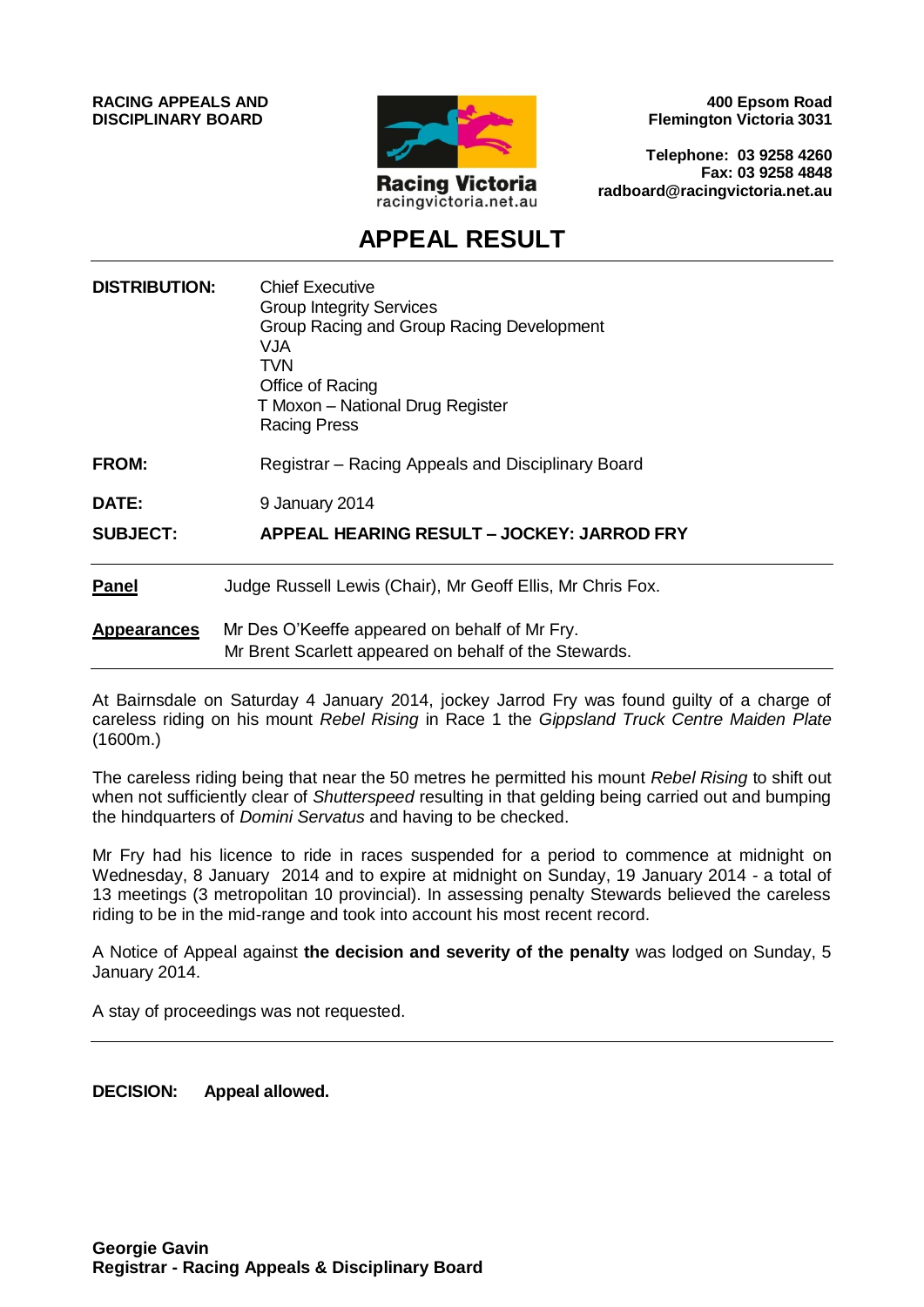# **TRANSCRIPT OF PROCEEDINGS**

### **RACING APPEALS AND DISCIPLINARY BOARD**

\_\_\_\_\_\_\_\_\_\_\_\_\_\_\_\_\_\_\_\_\_\_\_\_\_\_\_\_\_\_\_\_\_\_\_\_\_\_\_\_\_\_\_\_\_\_\_\_\_\_\_\_\_\_\_\_\_\_\_\_\_\_\_

**HIS HONOUR JUDGE R.P.L. LEWIS, Chairman MR G. ELLIS MR C. FOX**

**EXTRACT OF PROCEEDINGS**

**DECISION**

## **IN THE MATTER OF THE GIPPSLAND TRUCK CENTRE OVER 1600 METRES AT BAIRNSDALE ON 4/1/14**

**JOCKEY: JARROD FRY**

#### **MELBOURNE**

#### **THURSDAY, 9 JANUARY 2014**

MR B. SCARLETT appeared on behalf of the RVL Stewards

MR D. O'KEEFFE appeared on behalf of the Appellant